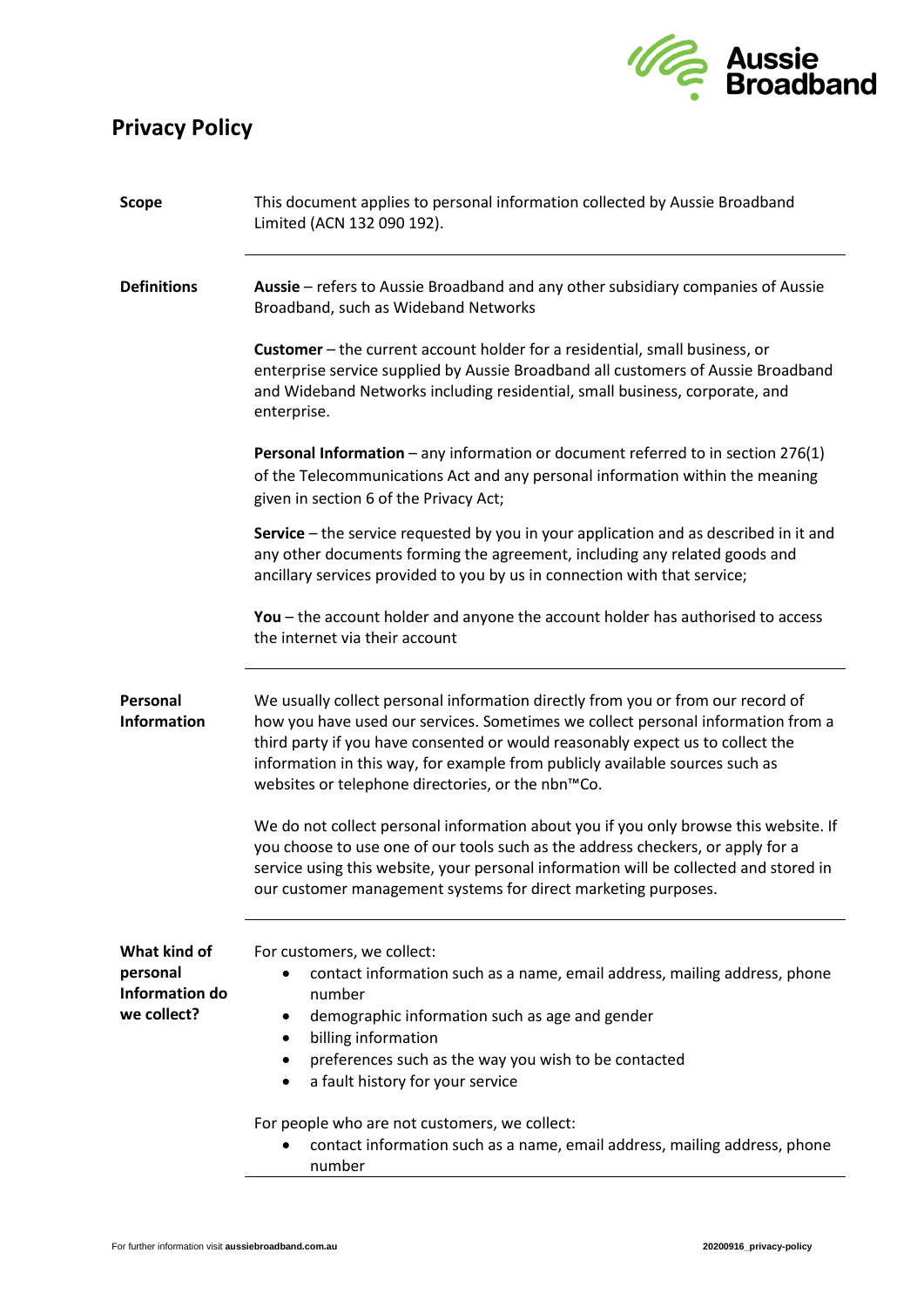| How we use<br>personal<br>information | For customers, we use your personal information for:<br>providing you with the service you have requested (eg, to fill an order,<br>organise an appointment, send an invoice etc)<br>sending you newsletters or marketing communications<br>$\bullet$<br>conducting research and analysis<br>$\bullet$                                                                                                                                                                                                                                                                                                                                                                                                                                                        |
|---------------------------------------|---------------------------------------------------------------------------------------------------------------------------------------------------------------------------------------------------------------------------------------------------------------------------------------------------------------------------------------------------------------------------------------------------------------------------------------------------------------------------------------------------------------------------------------------------------------------------------------------------------------------------------------------------------------------------------------------------------------------------------------------------------------|
|                                       | For people who are not customers, we use your personal information for:<br>Marketing communications such as emails or a phone call from our call<br>centre.<br>Other marketing communications via third party marketing platforms.<br>$\bullet$                                                                                                                                                                                                                                                                                                                                                                                                                                                                                                               |
|                                       | You have the right to opt-out of receiving marketing communications from us at<br>any time.<br>We analyse non-identifiable website traffic data to improve our services.                                                                                                                                                                                                                                                                                                                                                                                                                                                                                                                                                                                      |
| <b>Information</b><br>sharing         | We may need to share your personal information with third parties that we have<br>contracted to assist in supply or improvement of services, such as to fix a technical<br>fault in a remote location, to help track your hardware delivery, or for a customer<br>research project. Other than these instances, we do not give information about you<br>to anyone else unless:<br>you have consented<br>$\bullet$<br>you'd expect us to or we have told you we will<br>$\bullet$<br>it is required or authorised by law<br>$\bullet$<br>it will prevent or lessen a serious and imminent threat to somebody's life or<br>$\bullet$<br>health or<br>the disclosure is reasonably necessary for law enforcement or for the<br>$\bullet$<br>protection of public |
|                                       | We do not share information to any overseas location.                                                                                                                                                                                                                                                                                                                                                                                                                                                                                                                                                                                                                                                                                                         |
| <b>Information</b><br>security        | When we collect personal information directly from you, we follow industry<br>standards to protect information submitted to us both while in transit and once we<br>receive it. It is stored in our controlled customer management system, and our staff<br>who are able to access this system receive training in privacy requirements.<br>No method of transmission over the internet, or method of electronic storage, is<br>100% secure and we cannot guarantee absolute security. If you have any questions<br>about security on information, please contact us at privacy@aussiebb.com.au.                                                                                                                                                              |